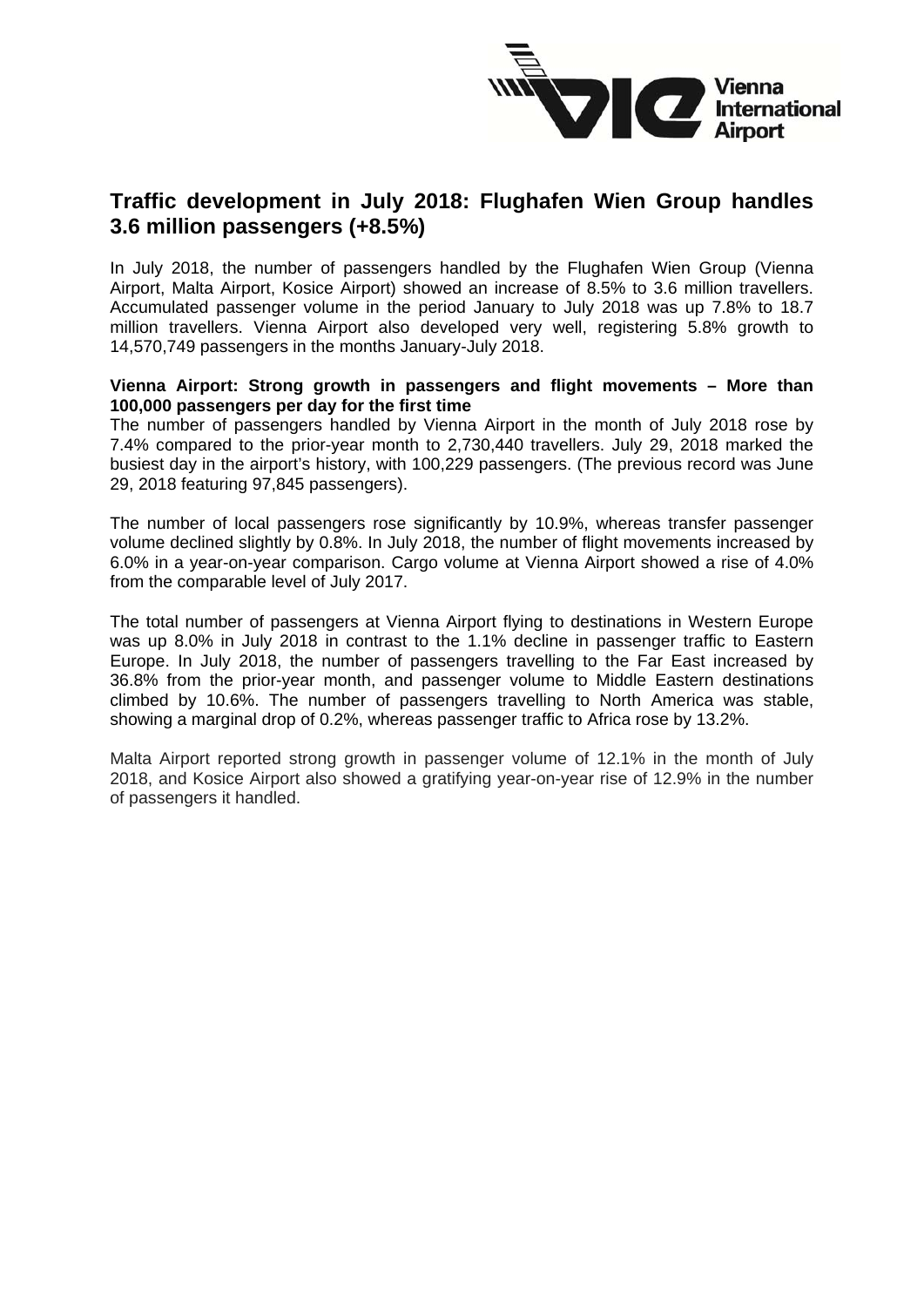### **Traffic development July 2018**

| <b>Vienna Airport (VIE)</b>   |           |                  |            |                |
|-------------------------------|-----------|------------------|------------|----------------|
|                               | 07/2018   | Change<br>in $%$ | 01-07/2018 | Change<br>in % |
| Passengers arr+dep+transit    | 2,730,440 | $+7.4$           | 14,570,749 | $+5.8$         |
| Local passengers arr+dep      | 1,979,545 | $+10.9$          | 10,791,796 | $+6.6$         |
| Transfer passengers arr+dep   | 740,380   | $-0.8$           | 3,722,138  | $+3.9$         |
| Flight movements arr+dep      | 22,404    | $+6.0$           | 133,239    | $+3.6$         |
| Cargo in tonnes arr+dep in to | 25,493    | $+4.0$           | 168,098    | $+3.6$         |
| MTOW in tonnes                | 890,568   | $+6.4$           | 5,281,876  | $+4.0$         |

# **Malta Airport (MLA, fully consolidated)**

|                               |         | Change  |            | Change  |
|-------------------------------|---------|---------|------------|---------|
|                               | 07/2018 | in $%$  | 01-07/2018 | in $%$  |
| Passengers arr+dep+transit    | 756,356 | $+12.1$ | 3,826,029  | $+15.4$ |
| Local passengers arr+dep      | 750,295 | $+11.8$ | 3,803,320  | $+15.4$ |
| Transfer passengers arr+dep   | 5,720   | $+90.3$ | 21,994     | $+59.7$ |
| Flight movements arr+dep      | 5,076   | $+11.3$ | 27,685     | $+15.6$ |
| Cargo in tonnes arr+dep in to | 1,360   | $+17.1$ | 9,258      | $+10.3$ |
| MTOW in tonnes                | 199,288 | $+10.9$ | 1,109,614  | $+15.1$ |

# **Kosice Airport (KSC, consolidated at equity)**

|                               |          | Change  |            | Change  |
|-------------------------------|----------|---------|------------|---------|
|                               | 07/2018  | in $%$  | 01-07/2018 | in $%$  |
| Passengers arr+dep+transit    | 89,666   | $+12.9$ | 302,479    | $+13.9$ |
| Local passengers arr+dep      | 88,955   | $+12.8$ | 294,351    | $+14.0$ |
| Transfer passengers arr+dep   | $\Omega$ | n.a.    | 0          | n.a.    |
| Flight movements arr+dep      | 776      | $-0.8$  | 3,611      | $+2.4$  |
| Cargo in tonnes arr+dep in to |          | $+29.7$ | 38         | $+37.5$ |
| MTOW in tonnes                | 21,871   | $-1.5$  | 85,503     | $+1.4$  |

## **Vienna Airport and strategic investments (VIE, MLA, KSC)**

|                               |           | Change  |            | Change |
|-------------------------------|-----------|---------|------------|--------|
|                               | 07/2018   | in $%$  | 01-07/2018 | in $%$ |
| Passengers arr+dep+transit    | 3,576,462 | $+8.5$  | 18,699,257 | $+7.8$ |
| Local passengers arr+dep      | 2,818,795 | $+11.2$ | 14,889,467 | $+8.9$ |
| Transfer passengers arr+dep   | 746,100   | $-0.5$  | 3,744,132  | $+4.2$ |
| Flight movements arr+dep      | 28,256    | $+6.7$  | 164,535    | $+5.4$ |
| Cargo in tonnes arr+dep in to | 26,860    | $+4.6$  | 177,394    | $+3.9$ |
| MTOW in tonnes                | 1,111,727 | $+7.0$  | 6,476,993  | $+5.7$ |

*Note: Total number of passengers includes local, transfer, and transit passengers. Retroactive adjustment of comparative values for 2017 and transit figures in Kosice*